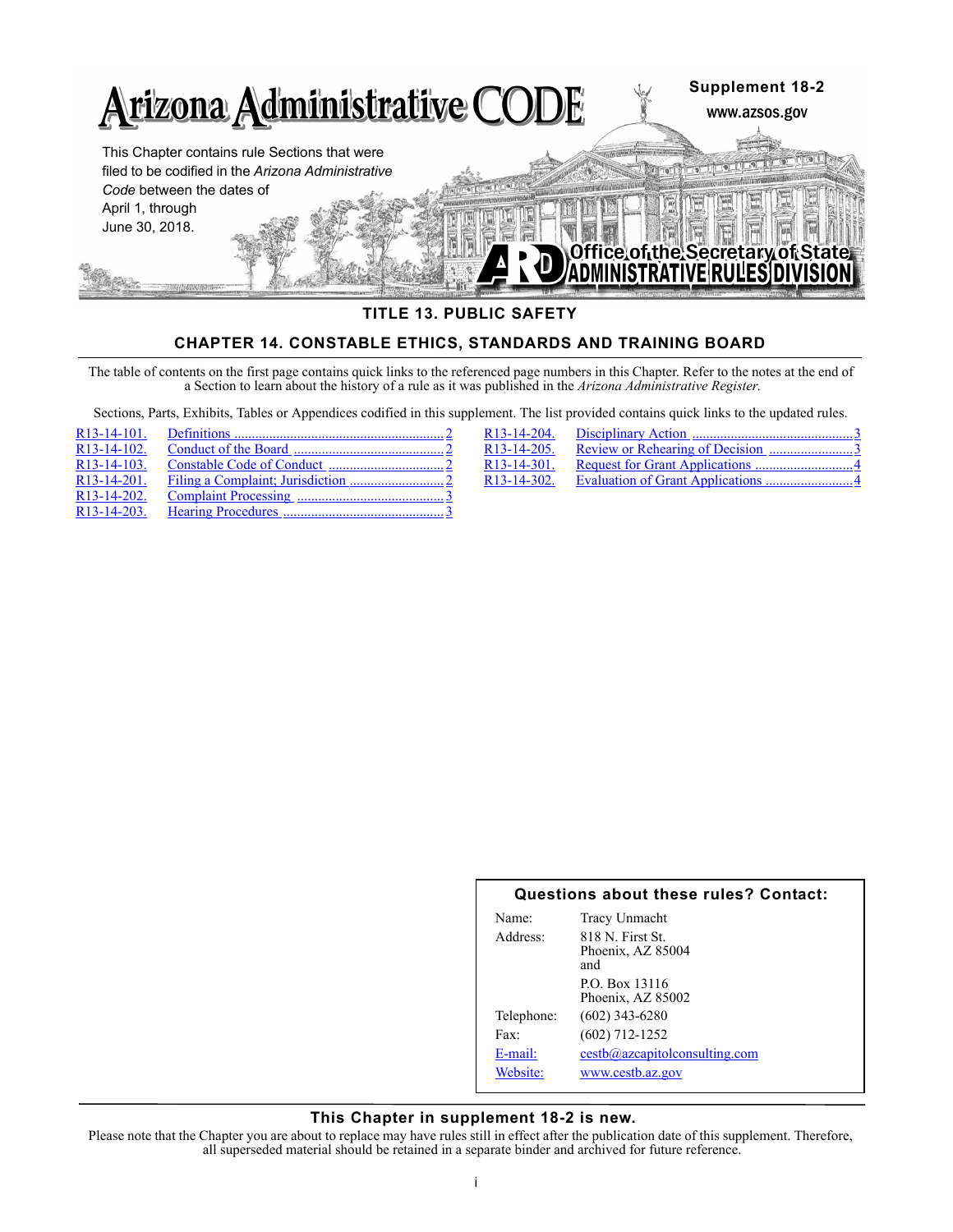#### **PREFACE**

Under Arizona law, the Department of State, Office of the Secretary of State (Office), accepts state agency rule filings and is the publisher of Arizona rules. The Office of the Secretary of State does not interpret or enforce rules in the *Administrative Code*. Questions about rules should be directed to the state agency responsible for the promulgation of the rule.

> Scott Cancelosi, Director ADMINISTRATIVE RULES DIVISION

## **RULES**

The definition for a rule is provided for under A.R.S. § 41-1001. "'Rule' means an agency statement of general applicability that implements, interprets, or prescribes law or policy, or describes the procedures or practice requirements of an agency."

### **THE ADMINISTRATIVE CODE**

The *Arizona Administrative Code* is where the official rules of the state of Arizona are published. The *Code* is the official codification of rules that govern state agencies, boards, and commissions.

The *Code* is separated by subject into titles. Titles are divided into chapters. A chapter includes state agency rules. Rules in chapters are divided into Articles, then Sections. The "R" stands for "rule" with a sequential numbering and lettering outline separated into subsections.

Rules are codified quarterly in the *Code*. Supplement release dates are printed on the footers of each chapter. First Quarter: January 1 - March 31 Second Quarter: April 1 - June 30 Third Quarter: July 1 - September 30 Fourth Quarter: October 1 - December 31 For example, the first supplement for the first quarter of 2018 is cited as Supp. 18-1.

Please note: The Office publishes by chapter, not by individual rule section. Therefore there might be only a few sections codified in each chapter released in a supplement. Historical notes at the end of a section provide an effective date and information when a rule was last updated.

#### **AUTHENTICATION OF PDF CODE CHAPTERS**

The Office began to authenticate chapters of the *Administrative Code* in Supp. 18-1 to comply with A.R.S. § 41-1012(B) and A.R.S. § 5302(1), (2)(d) through (e), and (3)(d) through (e).

A certification verifies the authenticity of each *Code* chapter posted as it is released by the Office of the Secretary of State. The authenticated pdf of the *Code* includes an integrity mark with a certificate ID. Users should check the validity of the signature, especially if the pdf has been downloaded. If the digital signature is invalid it means the document's content has been compromised.

## **HOW TO USE THE CODE**

Rules may be in effect before a supplement is released by the Office. Therefore, the user should refer to issues of the *Arizona Administrative Register* for recent updates to rule Sections.

#### **ARIZONA REVISED STATUTE REFERENCES**

The Arizona Revised Statutes (A.R.S.) are available online at the Legislature's website, www.azleg.gov. An agency's authority

note to make rules is often included at the beginning of a chapter. Other Arizona statutes may be referenced in rule under the A.R.S. acronym.

## **SESSION LAW REFERENCES**

Arizona Session Law references in a chapter can be found at the Secretary of State's website, under Services-> Legislative Filings.

## **EXEMPTIONS FROM THE APA**

It is not uncommon for an agency to be exempt from the steps outlined in the rulemaking process as specified in the Arizona Administrative Procedures Act, also known as the APA (Arizona Revised Statutes, Title 41, Chapter 6, Articles 1 through 10). Other agencies may be given an exemption to certain provisions of the Act.

An agency's exemption is written in law by the Arizona State Legislature or under a referendum or initiative passed into law by Arizona voters.

When an agency files an exempt rulemaking package with our Office it specifies the law exemption in what is called the preamble of rulemaking. The preamble is published in the *Register* online at www.azsos.gov/rules, click on the *Administrative Register* link.

Editor's notes at the beginning of a chapter provide information about rulemaking sections made by exempt rulemaking. Exempt rulemaking notes are also included in the historical note at the end of a rulemaking Section.

The Office makes a distinction to certain exemptions because some rules are made without receiving input from stakeholders or the public. Other exemptions may require an agency to propose exempt rules at a public hearing.

# **EXEMPTIONS AND PAPER COLOR**

At one time the office published exempt rules on either blue or green paper. Blue meant the authority of the exemption was given by the Legislature; green meant the authority was determined by a court order. In 2001 the Office discontinued publishing rules using these paper colors.

#### **PERSONAL USE/COMMERCIAL USE**

This chapter is posted as a public courtesy online, and is for private use only. Those who wish to use the contents for resale or profit should contact the Office about Commercial Use fees. For information on commercial use fees review A.R.S. § 39-121.03 and 1 A.A.C. 1, R1-1-113.

*Rhonda Paschal, managing rules editor, assisted with the editing of this chapter.*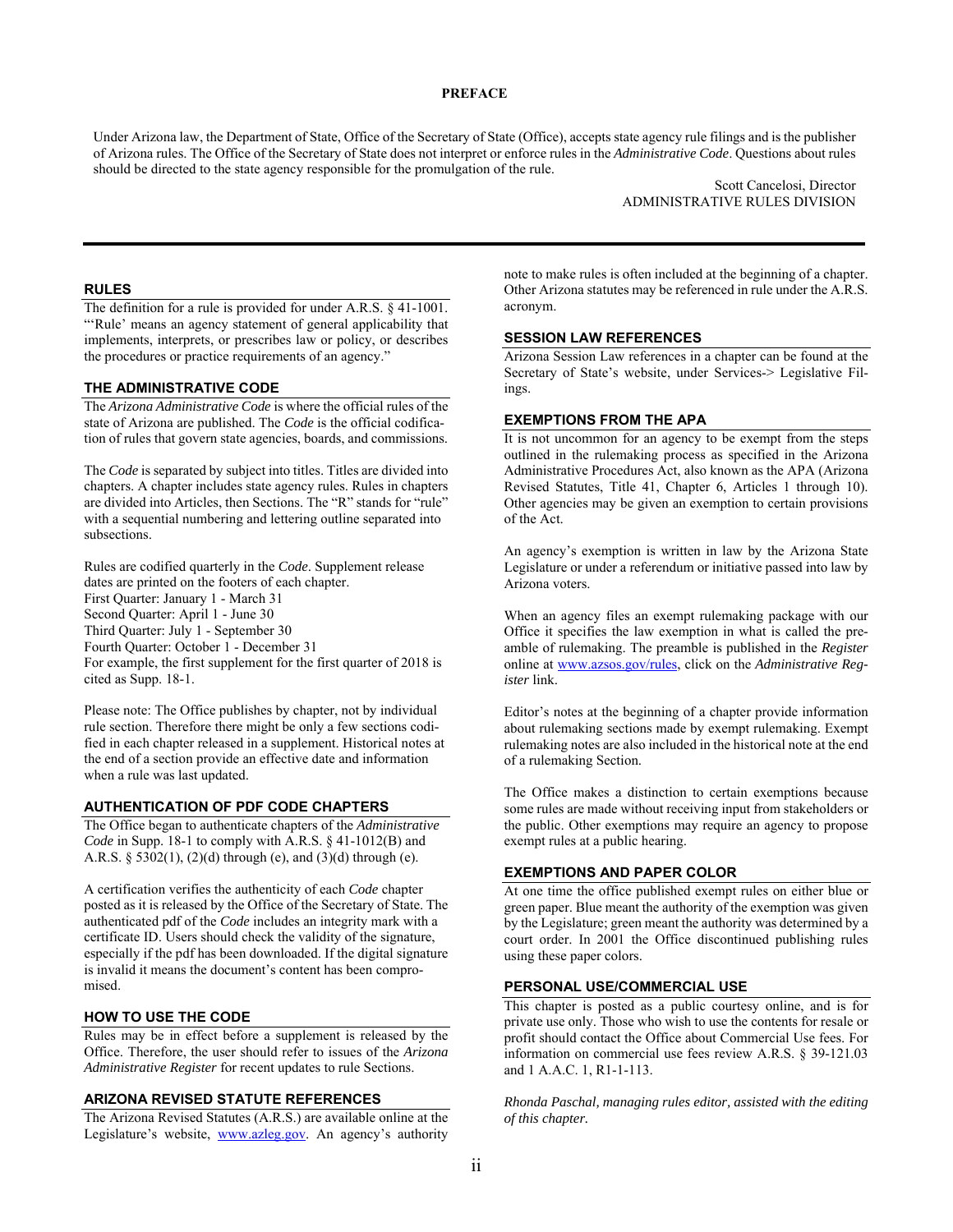

of State D<mark>ate:</mark> 2018.09.28<br>13:51:16 -07'00' Administrative Rules Division

The Arizona Secretary of State electronically publishes each A.A.C. Chapter with a digital certificate. The certificate-based signature displays the date and time the document was signed and can be validated in Adobe Acrobat Reader.

# **TITLE 13. PUBLIC SAFETY**

# **CHAPTER 14. CONSTABLE ETHICS, STANDARDS AND TRAINING BOARD**

# **ARTICLE 1. GENERAL PROVISIONS**

*Article 1, consisting of Sections R13-14-101 through R13-14- 103, made by final rulemaking effective June 30, 2018 (Supp. 18-1).*

| Section |  |
|---------|--|
|         |  |
|         |  |
|         |  |

## **[ARTICLE 2. COMPLAINTS; HEARINGS; DISCIPLINARY](#page-3-4)  ACTION**

*Article 2, consisting of Sections R13-14-201 through R13-14- 205, made by final rulemaking effective June 30, 2018 (Supp. 18-1).*

| Section                  |                                               |  |
|--------------------------|-----------------------------------------------|--|
|                          |                                               |  |
| R <sub>13</sub> -14-202. |                                               |  |
|                          |                                               |  |
| R <sub>13</sub> -14-204. |                                               |  |
|                          | R13-14-205. Review or Rehearing of Decision 3 |  |

## **[ARTICLE 3. TRAINING AND EQUIPMENT PROGRAM](#page-5-2)  GRANTS**

*Article 3, consisting of Sections R13-14-301 and R13-14-302, made by final rulemaking effective June 30, 2018 (Supp. 18-1).*

## Section

| R13-14-301. |                                                |
|-------------|------------------------------------------------|
|             | R13-14-302. Evaluation of Grant Applications 4 |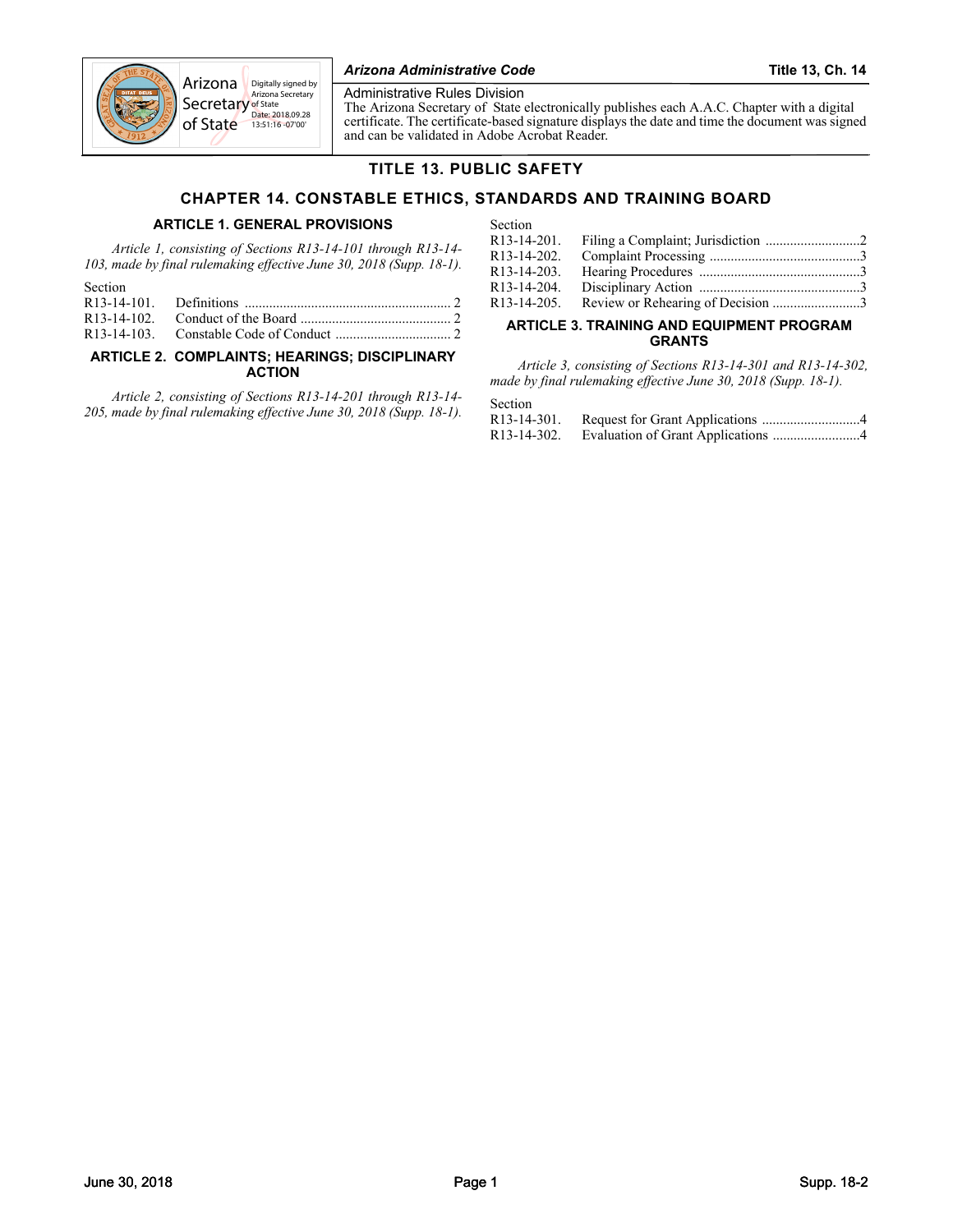## Constable Ethics, Standards and Training Board

# **ARTICLE 1. GENERAL PROVISIONS**

#### <span id="page-3-0"></span>**R13-14-101. Definitions**

In this Chapter, unless the context requires otherwise:

"Board" means the Constable Ethics, Standards, and Training Board established under A.R.S. § 22-136(A).

"Complainant" means a person, other than the Board, that files a complaint regarding a constable.

"Constable" means an individual elected under A.R.S. § 22- 102 and any deputy constable appointed, employed, or authorized by th county board of supervisors.

"Party" has the meaning specified at A.R.S. § 41-1001.

"Person" has the meaning specified at A.R.S. § 1-215.

"Respondent" means a constable against whom a complaint is filed.

#### **Historical Note**

New Section made by final rulemaking at 24 A.A.R. 1518, effective June 30, 2018 (Supp. 18-2).

#### <span id="page-3-1"></span>**R13-14-102. Conduct of the Board**

- **A.** Board members shall elect the officers specified under A.R.S. § 22-136(B) annually. An individual elected as an officer may serve successive terms without limit.
- **B.** The Board shall comply with A.R.S. Title 38, Chapter 3, Article 3.1 regarding open meetings. A person that wishes to have an item placed on the agenda of the Board for discussion and action shall submit the item in writing to the Board at least 48 hours before the Board meeting.
- **C.** A Board member present at a Board meeting in real time by telephone or other electronic means is present for the purpose of determining a quorum.
- **D.** Board members shall comply with A.R.S. Title 38, Chapter 3, Article 8 regarding conflicts of interest.

**Historical Note**

New Section made by final rulemaking at 24 A.A.R. 1518, effective June 30, 2018 (Supp. 18-2).

<span id="page-3-2"></span>**R13-14-103. Constable Code of Conduct**

- **A.** A constable shall:
	- 1. Comply with all federal, state, and local law;
	- 2. Act in a manner that promotes public confidence in the constable's office;
	- 3. Be honest and conscientious in all professional and personal interactions;
	- 4. Avoid a conflict of interest, including the appearance of a conflict of interest, in the performance of constable duties;
	- 5. Perform constable duties without:
		- a. Bias or prejudice; and
		- b. Regard for kinship, social or economic status, political interests, public opinion, or fear of criticism or reprisal;
	- 6. Maintain accurate public information regarding the performance of the constable's duties including the daily activity log required under A.R.S. § 11-445;
	- 7. Provide complete and accurate answers to questions regarding court and other procedures available to an individual who comes in contact with the constable's office;
	- 8. Act at all times in a manner appropriate for an elected public official;
	- 9. Be courteous, patient, and respectful toward all individuals who come in contact with the constable's office;
	- 10. Inform an individual who asks for legal advice that as a matter of law, a constable is not allowed to give legal

advice while performing the constable's official duties; and

- 11. Comply with all training requirements relating to being a constable.
- **B.** A constable shall not:
	- 1. Use or attempt to use the constable position to obtain a privilege or exemption for the constable or any other person;
	- 2. Use public funds, property, or other resources for a private or personal purpose;
	- 3. Solicit or accept a gift or favor from any person known to do business with an Arizona justice court;
	- Solicit or accept payment other than mandated compensation for providing assistance that is part of an official duty;
	- 5. Use words or engage in other conduct that a reasonable person would believe reflects bias or prejudice based on race, gender, religion, national origin, disability, age, sexual orientation, or socioeconomic status;
	- 6. Disclose confidential information received in the course of performing an official duty unless disclosure is required by law; or
	- 7. Use information received in the course of performing an official duty for personal gain or advantage.

#### **Historical Note**

New Section made by final rulemaking at 24 A.A.R. 1518, effective June 30, 2018 (Supp. 18-2).

#### <span id="page-3-4"></span>**ARTICLE 2. COMPLAINTS; HEARINGS; DISCIPLINARY ACTION**

#### <span id="page-3-3"></span>**R13-14-201. Filing a Complaint; Jurisdiction**

- **A.** A person may submit to the Board a written complaint regarding a constable using the complaint form on the Board's website. A written complaint may be submitted in person at the Board office or by U.S. Postal Service or e-mail. The complainant shall include in the complaint facts that allege the constable failed to comply fully with A.R.S. § 22-131 or R13- 14-103 within the last four years. The complainant may attach to the complaint form any documents or other evidence relevant to the complaint.
- **B.** At the monthly Board meeting following receipt of a written complaint under subsection (A), the Board shall review the complaint to determine whether the complaint is within the Board's jurisdiction.
	- 1. The Board shall find a complaint is within the Board's jurisdiction if the complaint meets the standards in subsection (A). If the Board determines the complaint is within the Board's jurisdiction, the Board shall process the complaint as described in R13-14-202.
	- 2. The Board shall find a complaint is not within the Board's jurisdiction if the complaint does not meet the standards in subsection (A). Following the meeting at which the Board determines the complaint is not within the Board's jurisdiction, the Board shall provide notice to the person that submitted the complaint and the constable who was the subject of the complaint.
- **C.** If the Board obtains information the Board believes may indicate a constable failed to comply fully with A.R.S. § 22-131 or R13-14-103 within the last four years, the Board may initiate a complaint against the constable. If the Board initiates a complaint against a constable, the Board shall process the complaint as described in R13-14-202.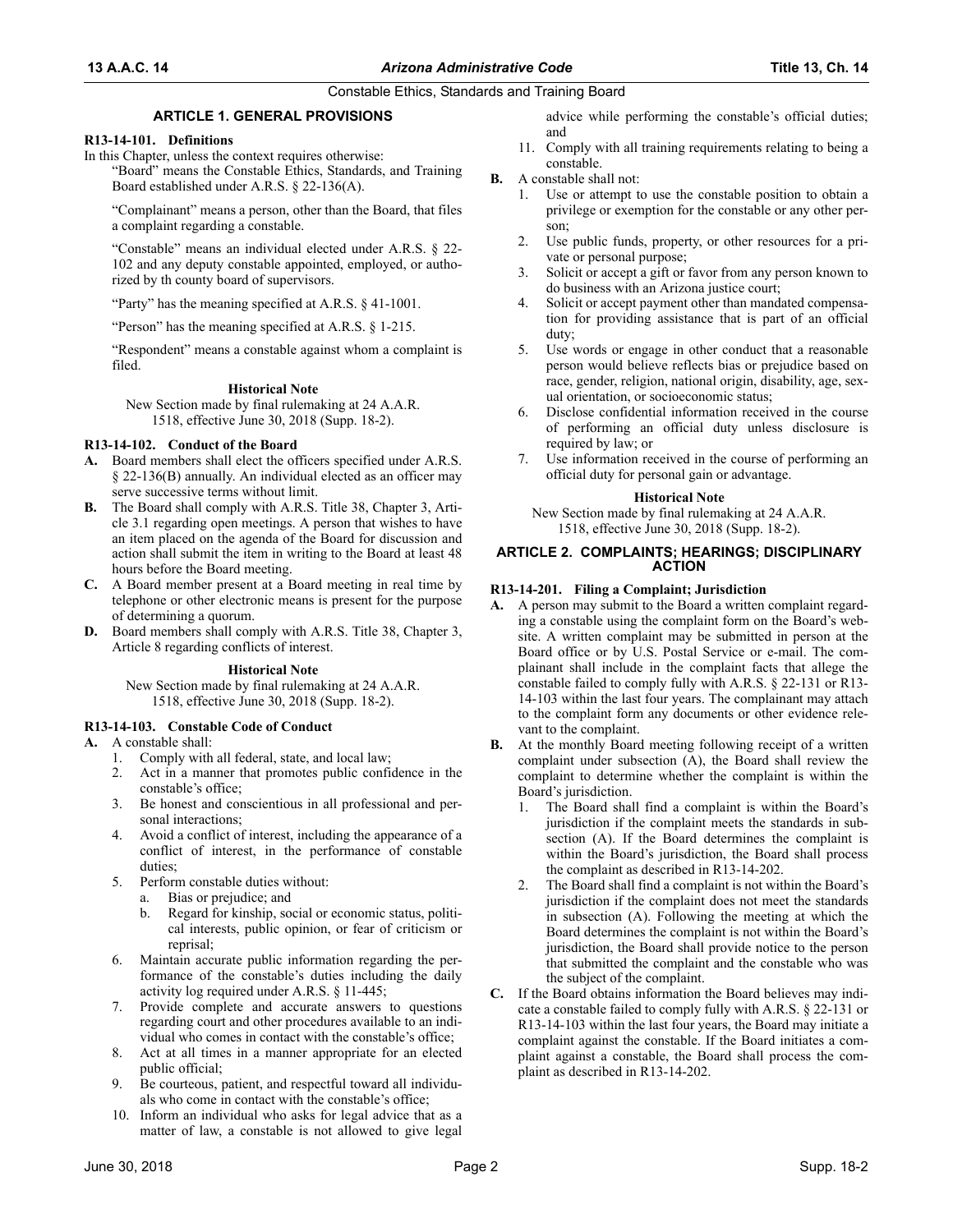## Constable Ethics, Standards and Training Board

## **Historical Note**

New Section made by final rulemaking at 24 A.A.R. 1518, effective June 30, 2018 (Supp. 18-2).

## <span id="page-4-0"></span>**R13-14-202. Complaint Processing**

- **A.** Following the meeting at which the Board determines a complaint is within the Board's jurisdiction, as described under R13-14-201, the Board shall send notice to the respondent and:
	- 1. A copy of the complaint received, including any documents or other evidence attached to the complaint form; and
	- 2. A request that the respondent submit a written response to the allegations in the complaint within 45 days after the date on the notice.
- **B.** After receiving the written response or 45 days after providing notice under subsection (A), the Board shall review the respondent's written response and conduct any investigation the Board determines is necessary.
- **C.** The Board shall schedule the complaint for hearing at the Board's second meeting following the meeting referenced in subsection (A).
- **D.** Before allowing review of the complaint investigative file, the Board may redact confidential information.

## **Historical Note**

New Section made by final rulemaking at 24 A.A.R. 1518, effective June 30, 2018 (Supp. 18-2).

## <span id="page-4-1"></span>**R13-14-203. Hearing Procedures**

- **A.** Except as modified by this Chapter, the Board shall conduct a hearing regarding a complaint according to the procedures at A.R.S. Title 41, Chapter 6, Article 10 and the rules of the Office of Administrative Hearings at 2 A.A.C. 19.
- **B.** If the Board finds after a hearing that a complainant is a vexatious litigant, as defined at A.R.S. § 12-3201, the Board may take the same action with regard to the complainant as the Superior Court would be allowed to take under A.R.S. § 12- 3201.

#### **Historical Note**

New Section made by final rulemaking at 24 A.A.R. 1518, effective June 30, 2018 (Supp. 18-2).

#### <span id="page-4-2"></span>**R13-14-204. Disciplinary Action**

If the Board determines disciplinary action under A.R.S. § 22- 137(A)(5) is warranted, the Board shall consider factors including, but not limited to, the following when determining the appropriate discipline:

- 1. Prior disciplinary offenses;
- 2. Dishonest or self-serving motive;
- 3. Pattern and frequency of misconduct;
- 4. Bad faith obstruction of the disciplinary proceeding by intentionally failing to comply with rules or orders of the Board;
- 5. Submission of false evidence, false statements, or other deceptive practices during the investigative or disciplinary process;
- 6. Refusal to acknowledge wrongful nature of conduct; and
- 7. Harm caused to a member of the public.

#### **Historical Note**

New Section made by final rulemaking at 24 A.A.R. 1518, effective June 30, 2018 (Supp. 18-2).

#### <span id="page-4-3"></span>**R13-14-205. Review or Rehearing of Decision**

**A.** A party aggrieved by a Board order or decision may:

1. Seek judicial review of the order or decision under A.R.S. § 12-904; or

- 2. Except as provided in subsection (G), file a written motion for review or rehearing with the Board not later than 30 days after service of the order or decision. For purposes of this subsection, service is complete on personal service or five days after the date the Board order or decision was mailed to the party's last known address.
- **B.** A motion for rehearing or review may be amended at any time before it is ruled on by the Board. A party may file a response within 15 days after service of the motion or amended motion by any other party. The Board may require written briefs regarding the issues raised in the motion and may provide for oral argument.
- **C.** The Board may grant rehearing or review of a Board order or decision for any of the following causes materially affecting the moving party's rights:
	- 1. An irregularity in the administrative proceedings of the Board or the prevailing party or any order or abuse of discretion that caused the moving party to be deprived of a fair hearing;
	- 2. Misconduct of the Board or the prevailing party;
	- 3. An accident or surprise that could not be prevented by ordinary prudence;
	- 4. Newly discovered material evidence that could not with reasonable diligence be discovered and produced at the original hearing;
	- 5. An error in the admission or rejection of evidence or other errors of law occurring at the administrative hearing or during the progress of the case; or
	- 6. The order or decision is not justified by the evidence or is contrary to law.
- **D.** The Board may affirm or modify a Board order or decision or grant a rehearing or review to all or any of the parties, on all or part of the issues, for any of the reasons specified in subsection (C). An order granting a rehearing or review shall specify the grounds on which the rehearing or review is granted, and the rehearing or review shall cover only the matters specified.
- **E.** Not later than 30 days after a Board order or decision is rendered, the Board may on its own initiative order a rehearing or review of its order or decision for any reason specified in subsection (C). After giving the parties or their counsel notice and an opportunity to be heard on the matter, the Board may grant a motion for rehearing or review for a reason not stated in the motion.
- **F.** When a motion for rehearing or review is based on affidavits, the party shall serve the affidavits with the motion. An opposing party may, within 15 days after service, serve opposing affidavits. The Board for good cause or by written agreement of all parties may extend the period for service of opposing affidavits to a total of 20 days. Reply affidavits are permitted.
- **G.** If the Board finds that the immediate effectiveness of a Board order or decision is necessary to preserve public peace, health, or safety and that a rehearing or review of the Board order or decision is impracticable, unnecessary, or contrary to the public interest, the Board order or decision may be issued as a final order or decision without an opportunity for a rehearing or review. If a Board order or decision is issued as a final order or decision without an opportunity for rehearing or review, any application for judicial review of the order or decision shall be made within the time permitted for final orders or decisions.
- **H.** A complainant:
	- 1. Is not a party to:
		- a. A Board administrative action, decision, or proceeding; or
		- b. A court proceeding for judicial review of a Board decision under A.R.S. §§ 12-901 through 12-914; and